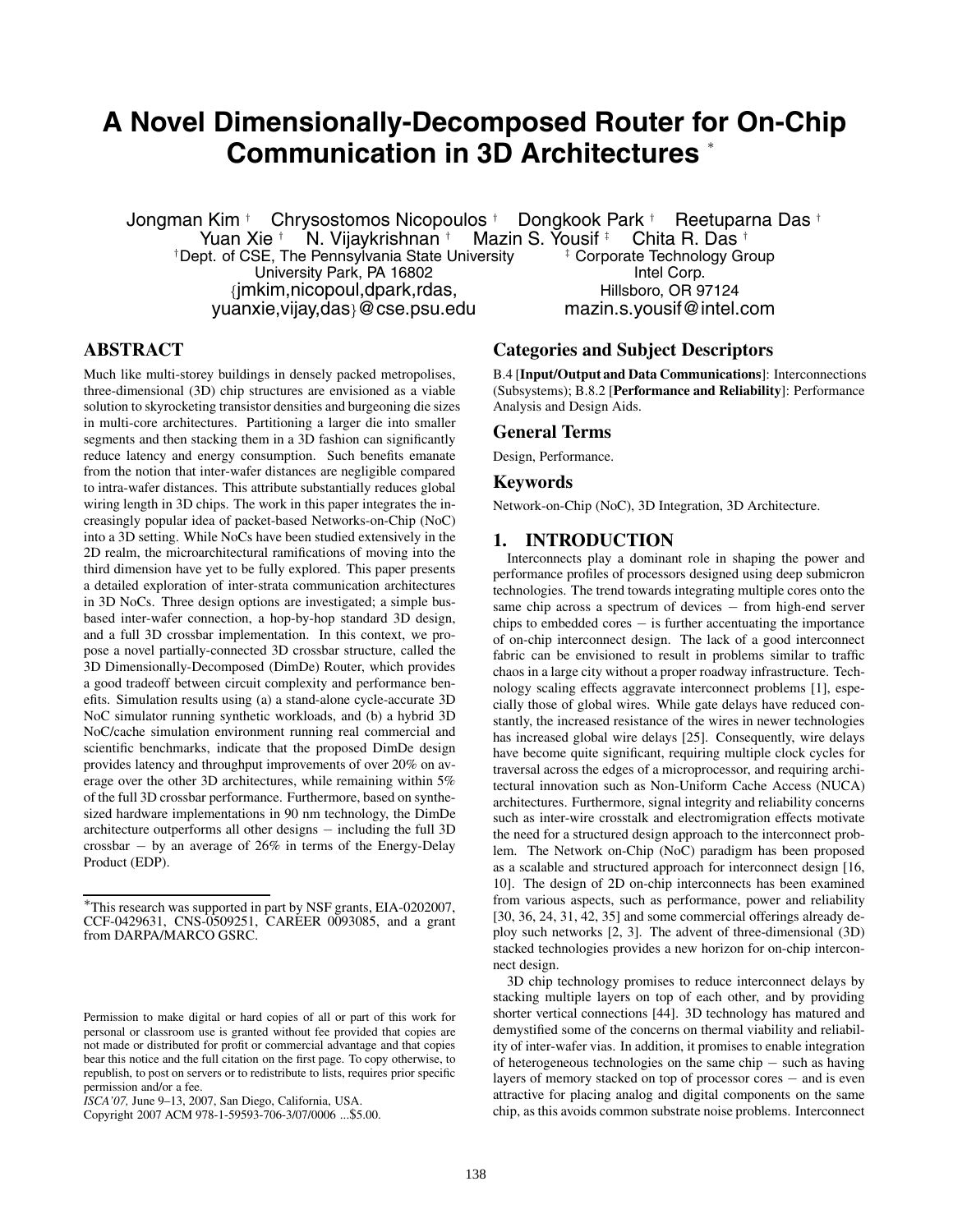architecture design across the layers in a 3D architecture requires careful attention for the components on different layers to communicate effectively. Furthermore, there is a need for an integrated approach to interconnect design in the 2D planes and the vertical direction. Currently, there exists no systematic effort at exploring the interconnect architecture for 3D chips. Recently, researchers have started examining some tradeoffs, such as the influence of bandwidth variation of inter-layer interconnects between processor and memory subsystems [28], and combining vertical interconnects with an NoC fabric for chip multiprocessor caches [32].

In this work, we investigate various architectural options for 3D NoC design. Interconnect design in 3D chips imposes new constraints and opportunities compared to that of 2D NoC design. There is an inherent asymmetry in the delays in a 3D architecture between the fast vertical interconnects and the horizontal interconnects that connect neighboring cores, due to differences in wire lengths (few tens of  $\mu$ m in the vertical direction as compared to few thousand  $\mu$ m in the horizontal direction). Consequently, extending a traditional NoC fabric to the third dimension by simply adding routers at each layer (called the Symmetric NoC in this work, due to the symmetry of routing in all directions) is not a good option, as router latencies may dominate the fast vertical interconnect. Hence, we explore two alternate options; a 3D NoC-bus hybrid structure and a true 3D router fabric for the vertical, inter-strata interconnect. A key challenge with 3D NoC routers is limiting the arbitration complexity due to the large path diversity resulting from the additional interconnects in the third dimension.



**Figure 1: Face-to-Back (F2B) Bonding and the Assumed Vertical Via Layout in this Paper**

Vertical interconnects also impose a larger area overhead than corresponding horizontal wires due to the requirement for bonding pads, and can compete with device area as the inter-strata vias punch through the wafer when Face-to-Back (F2B) bonding (see Figure 1) is used. Therefore, the desired number of vertical interconnects used in the 3D router architecture needs to be investigated.

In exploring these tradeoffs in a 3D router design, we developed a new 3D NoC router architecture that we call the 3D Dimensionally-Decomposed (DimDe) Router. The name is a direct corollary of the fact that communication flow through the DimDe router is classified according to the three axes in Euclidean space: X (corresponding to East-West intra-layer traffic), Y (corresponding to North-South intra-layer traffic), and Z (corresponding to inter-layer traffic in the vertical dimension). The idea of decomposing traffic in two dimensions in a 2D environment was introduced in [38, 27] and revisited more recently in [30]. While our proposed DimDe router was inspired by the work in [30], our contribution goes well beyond the introduction of a new traffic dimension. *The DimDe router fuses the crossbars of all the routers in the same vertical "column" (i.e. same X, Y coordinate but different Z coordinate) into a unified entity which allows coordinated concurrent communication across different layers through the same crossbar*. This design amounts to a *true physical* 3D crossbar (unlike the mere stacking of 2D routers in multiple wafer layers). It is important to note that 3D topologies

have long been in existence in the macro-network field (e.g. k-ary n-cube), but these rely on 2D routers connected in such a way as to form a *logical* 3D topology. However, 3D chip integration is now enabling the creation of a true physical 3D topology, where the router is itself a three-dimensional entity.

DimDe exhibits the following characteristics that make it a desirable interconnect structure for 3D designs:

(1) *DimDe supports a true 3D crossbar structure which spans all the active layers of the chip*. Irrespective of the number of layers used in the implementation, the 3D crossbar allows a single-hop connection between any two layers, treating all strata as part of a single router structure.

(2) The DimDe design-space provides options for varying the number of vertical connections from one to four to emulate anything between a segmented bus and a full crossbar. Through design space exploration, DimDe was selected to support two vertical interconnects to strike a balance between the path diversity and high bandwidth offered by a full 3D crossbar and the simplicity of a bus. Most importantly, *DimDe's partially-connected crossbar achieves performance levels similar to those of a full 3D crossbar, with substantially reduced area and power overhead and orders of magnitude lower control logic complexity*.

(3) *DimDe supports segmented vertical (i.e. inter-strata) links in the partially-connected crossbar to enable concurrent communication between the different layers of the 3D chip*. This simultaneous data transfer in the vertical dimension significantly increases the vertical bandwidth of the chip as compared to a 3D NoC-bus hybrid structure.

(4) *The DimDe design employs a hierarchical arbitration scheme for inter-strata transfers that reduces area and delay complexity*, while still efficiently enabling simultaneous data transfers. The first stage arbitrates between all requests for vertical communication from within a single layer and the second stage accommodates as many simultaneous requests from the winners of the first stage arbitration.

(5) Similar to the Row-Column (RoCo) Decoupled Router of [30], DimDe completely separates East-West and North-South intra-layer traffic through a pre-sorting operation at the input. However, interlayer traffic cannot be completely isolated in its own module. A true 3D crossbar requires inter-layer traffic to merge with intralayer traffic in a seamless fashion; this would allow incoming packets from different layers to continue traversal in the destination layer. DimDe facilitates this tight integration by augmenting the Row (East-West) and Column (North-South) modules with a Vertical Module which fuses with the other two. *The Vertical Module then extends to all other layers and unifies them in a single operational entity*. The Vertical Module assumes the double role of "gluing" all the layers together and blending inter- and intra-layer traffic through unidirectional connections to the Row and Column modules of all layers. It will be demonstrated that this approach dramatically reduces the 3D crossbar complexity, while still allowing concurrent communication between different layers through the switch.

We compare our proposed 3D router design to four different interconnect architectures: a 2D NoC, a 3D Symmetric NoC, a 3D NoC-Bus Hybrid, and a Full 3D Crossbar<sup>1</sup> implementation. To provide as comprehensive an evaluation as possible, we employed a two-pronged simulation environment: (a) a stand-alone, cycleaccurate NoC simulator running synthetic workloads, and (b) a hybrid NoC/cache simulator running a variety of commercial and scientific workloads within the context of a shared, multi-bank NUCA

<sup>&</sup>lt;sup>1</sup>Our interpretation of a "full" 3D crossbar is presented in Section 3.4 and subsequently formalized in Section 5.3.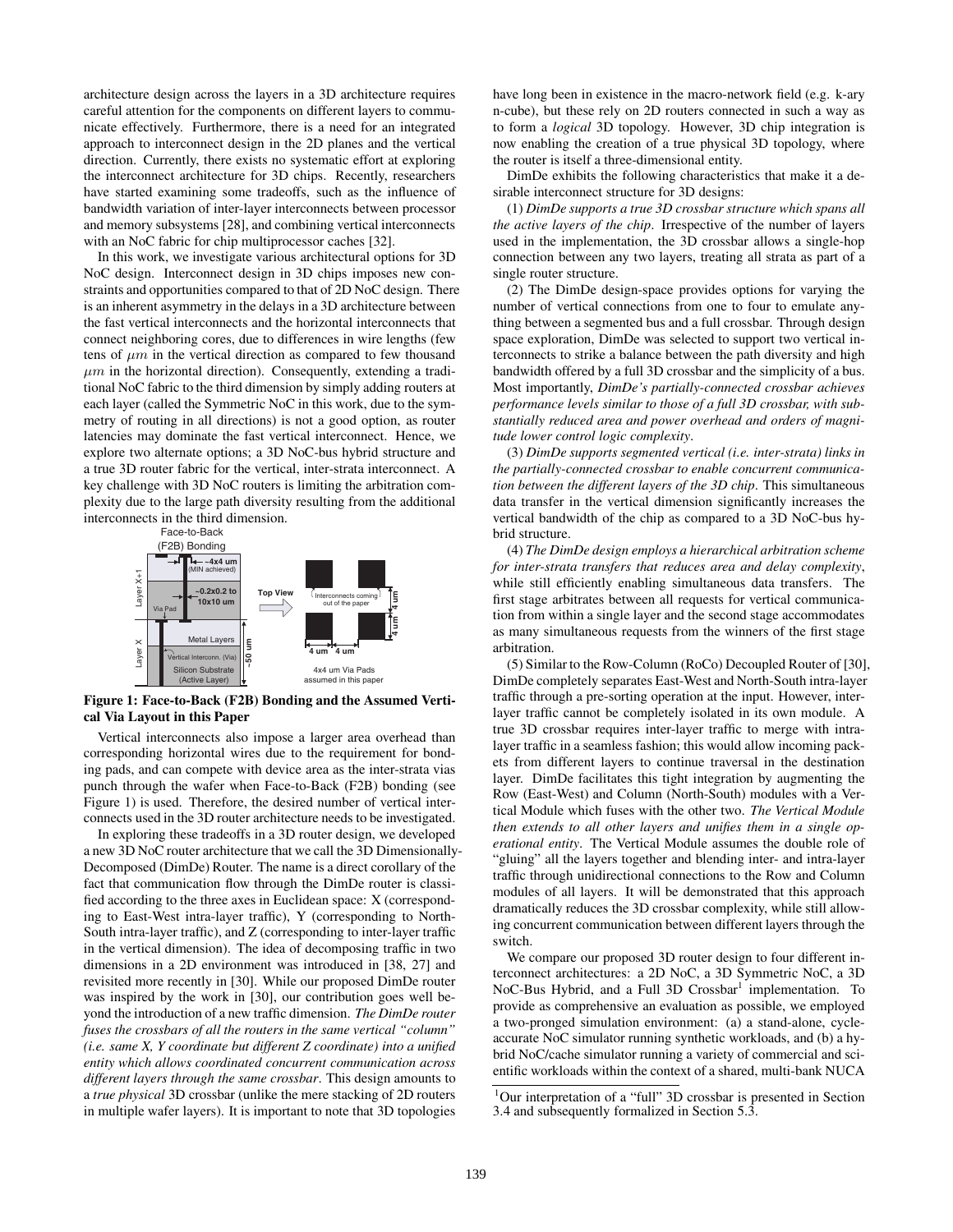L2 cache in an 8-CPU Chip Multi-Processor (CMP) scenario. This double-faceted evaluation process ensures exposure to several traffic patterns, including request/reply memory traffic.

The proposed DimDe design consistently provides the lowest latency for different traffic patterns and it saturates at higher workloads compared to other considered architectures. Our synthetic workload results show that, for high traffic loads, the recently proposed 3D NoC-Bus Hybrid Architecture [32] exhibits the worst latency and throughput for all traffic patterns (even worse than the 2D topology), as the bus saturates first with higher workload. In terms of throughput behavior, the DimDe architecture provides 18% average improvement over the other designs, while remaining within around 3% of the Full 3D Crossbar's throughput. The real workload results indicate that DimDe provides an average improvement of 27% over the 3D Symmetric and 3D NoC-Bus Hybrid designs, and remains within 4% of the Full 3D Crossbar's performance. However, with the Energy-Delay Product (EDP) as the metric, *DimDe significantly outperforms all other designs, including the Full 3D Crossbar, by 26% on average*. Hence, when accounting for both performance and power consumption, the DimDe design is superior to all other 3D router architectures analyzed in this paper. To the best of our knowledge, this is the first systematic exploration and analysis of 3D interconnect architectures and their ramifications on overall system performance.

The rest of this paper is organized as follows. The next section discusses related work. Section 3 provides details of the different 3D interconnect architectures. Section 4 delves into the proposed DimDe architecture. Section 5 presents experimental results, and the conclusions are drawn in section 6.

## **2. RELATED WORK**

The work related to this paper is summarized in three sub-sections: Networks-on-Chip, 3D Technology, and 3D Architectures.

## **2.1 Networks-on-Chip**

The design of efficient on-chip router architectures has been the main focus of many researchers in the past few years. Specifically, micro-architectural optimizations aimed at reducing the pipeline depth have been developed in [39, 30, 36]. The use of speculative switch allocation led to a 3-stage router design in [39]. By using look-ahead routing [22], whereby the routing decision for the current node is performed in the previous node, the pipeline can be reduced to two stages [30]. Recently, a single-stage router has been proposed which utilizes extensive pre-computation techniques [36]. In our design a 2-stage pipeline serves as the base architecture, without loss of generality.

In addition to these pipeline-reducing techniques, several researchers have proposed optimizations of the functional modules. For example, [29] proposed a hierarchical crossbar switch that logically and hierarchically separates the control logic to increase performance and reduce area consumption. Also, [30] proposed a decomposed crossbar to reduce contention and thereby achieve energy-efficient architectures. The RoCo work in [30] introduced the idea of decoupling the NoC router operation into two functionally independent modules, each with its own compact  $2\times 2$  crossbar. Incoming packets are sorted into path sets in the two separate modules. Our approach in this work builds upon this philosophy of dimensional decomposition, as described in section 4. The work in [21] uses the NoC router to aid cache coherence in CMPs. By keeping track of cache accesses within each router, the on-chip network now becomes an integral part of the cache coherence protocol.

## **2.2 3D Integration Technology**

Three-dimensional integration technology [19] is an attractive

option for overcoming the barriers in interconnect scaling, offering an opportunity to continue the CMOS performance trend. In a three-dimensional (3D) chip, multiple device layers are stacked together. Various 3D integration vertical interconnect technologies have been explored, including wire bonded, microbump, contactless (capacitive or inductive), and through-via vertical interconnect [19]. Through-via interconnection has the potential to offer the greatest vertical interconnect density and therefore is the most promising one among these vertical interconnect technologies. There are two different approaches to implementing throughvia 3D integration: the first one involves sequential device process, in which the front-end processing (to build the device layer) is repeated on a single wafer to build multiple active device layers, before the interconnects among devices are built. The second approach processes each active device layer separately, using conventional fabrication techniques, and then stacking these multiple device layers together using wafer-bonding technology. The latter approach requires minimal changes to the manufacturing steps and is more promising; therefore, it is adopted in our proposed architecture. Wafers can be bonded Face-to-Face (F2F) or Face-to-Back (F2B). The through wafer via in F2F wafer-bonding does not go through the thick buried silicon layer and can be fabricated with smaller via sizes. However, for 3D Integrated Circuits (IC) with more than two active layers, F2B stacking provides better scalability, and, therefore, is adopted in our architecture.

Thermal considerations have been a significant concern for 3D integration [13]. However, various techniques have been developed to address thermal issues in 3D architectures such as physical design optimization through intelligent placement [23], increasing thermal conductivity of the stack through insertion of thermal vias [13], and use of novel cooling structures [18]. Further, a recent work demonstrated that the areal power density is the more important design constraint in placement of the processing cores in a 3D chip, as compared to their location in the 3D stack [26]. Consequently, thermal concern can be managed as long as components with high power density are not stacked on top of each other. Architectures that stack memory on top of processor cores, or those that rely on low-power processor cores have been demonstrated to not pose severe thermal problems [11]. In spite of all these advances, one can anticipate some increase in temperature as compared to a 2D design, and also a temperature gradient across layers. Increased temperatures increase wire resistances, and consequently the interconnect delays. To capture this effect, we study the impact of temperature variations on the 3D interconnect delay to assess the effect on performance.

## **2.3 3D Architectures**

Modern System-on-Chip (SoC) designs, such as CMPs, can benefit from 3D integration as well. For example, by placing processing memory, such as DRAM and/or L2 caches, on top of the processing core in different layers, the bandwidth between them can be significantly increased and the critical path can be shortened [33]. In this context, [32] proposed a 3D Network-in-Memory architecture and explored the challenges of managing 3D CMPs together with L2 cache design-space issues. They also proposed the use of an NoC-Bus Hybrid structure for the 3D interconnect. In this paper, we use this structure as one of the comparison points and demonstrate that our proposed architecture is superior. In [28], a CMP design with stacked memory layers is proposed. The authors show that the L2 cache can be removed due to the availability of wide low-latency inter-layer buses between the processing core layer and DRAM layers, and the area saved from this can be recycled for additional cores. Also, [40] has proposed a multi-bank uniform on-chip cache structure using 3D integration. The notion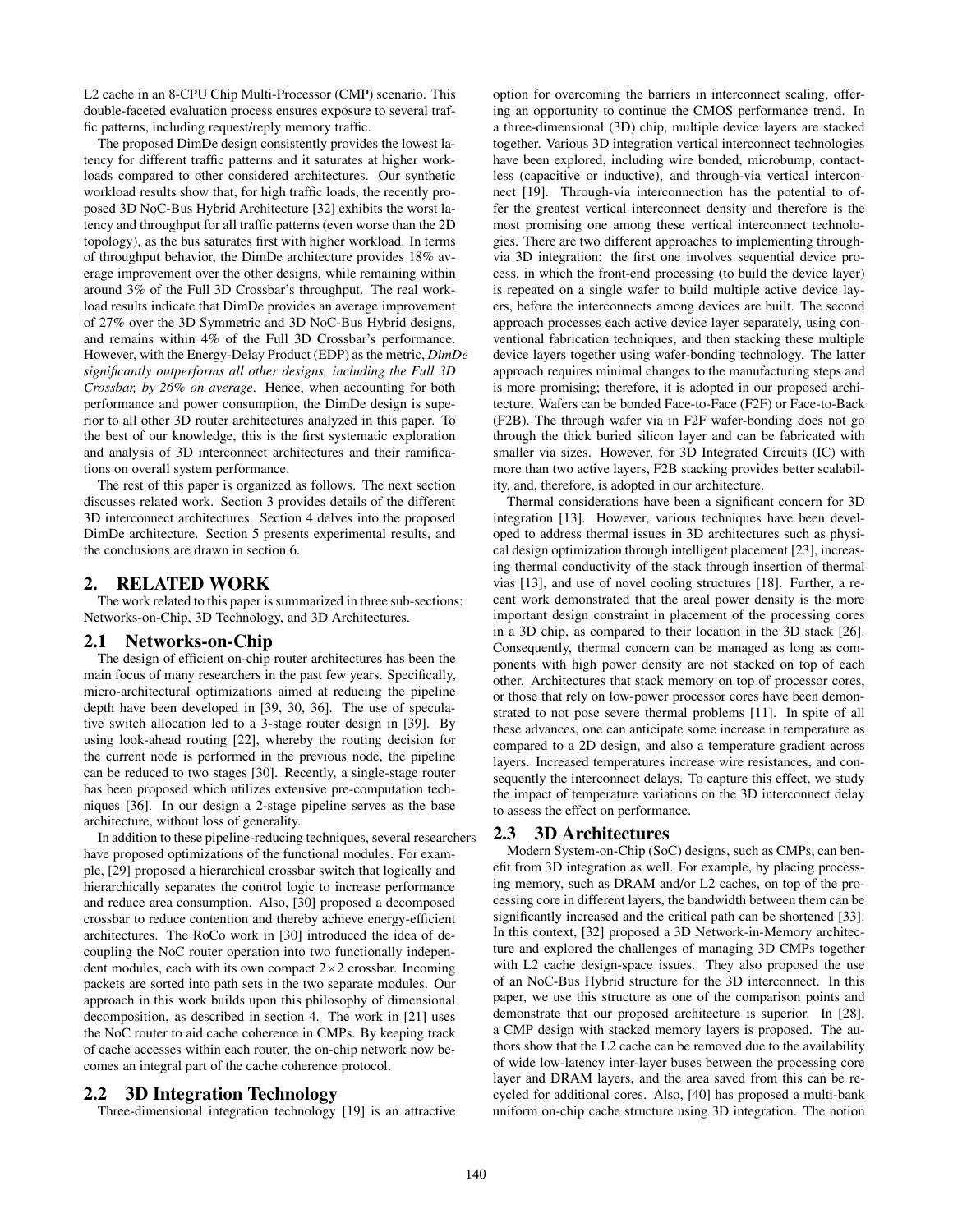of adding specialized system analysis hardware on separate active layers stacked vertically on the processor die using 3D IC technology is explored in [37]. The modular snap-on introspective layer collects system statistics and acts like a hardware system monitor.

## **3. THREE-DIMENSIONAL NETWORK-ON-CHIP ARCHITECTURES**

This section delves into the exploration of possible architectural frameworks for a three-dimensional NoC network. A typical 2D NoC consists of a number of Processing Elements (PE) arranged in a grid-like mesh structure, much like a Manhattan grid. The PEs are interconnected through an underlying packet-based network fabric. Each PE interfaces to a network router through a Network Interface Controller (NIC). Each router is, in turn, connected to four adjacent routers, one in each cardinal direction.

Expanding this two-dimensional paradigm into the third dimension poses interesting design challenges. Given that on-chip networks are severely constrained in terms of area and power resources, while at the same time they are expected to provide ultra-low latency, the key issue is to identify a reasonable tradeoff between these contradictory design threads. Our task in this section is precisely this: to explore the extension of a baseline 2D NoC implementation into the third dimension, while considering the aforementioned constraints.

## **3.1 The Baseline 2D NoC Architecture**

A generic NoC router architecture is illustrated in Figure 2. The router has *P* input and *P* output channels/ports. As previously mentioned,  $P=5$  in a typical 2D NoC router, giving rise to a  $5\times5$ crossbar. The Routing Computation unit, RC, operates on the



**Figure 2: A Generic NoC Router Architecture**

header flit (a flit is the smallest unit of flow control; one packet is composed of a number of flits) of an incoming packet and, based on the packet's destination, dictates the appropriate output Physical Channel/port (PC) and/or valid Virtual Channels (VC) within the selected output PC. The routing can be deterministic or adaptive. The Virtual channel Allocation unit (VA) arbitrates between all packets competing for access to the same output VCs and chooses a winner. The Switch Allocation unit (SA) arbitrates between all VCs requesting access to the crossbar. The winning flits can then traverse the crossbar and move on to their respective output links. Without loss of generality, all implementations in this work employ two-stage routers.

#### **3.2 A 3D Symmetric NoC Architecture**

The natural and simplest extension to the baseline NoC router to facilitate a 3D layout is simply adding two additional physical ports to each router; one for Up and one for Down, along with the associated buffers, arbiters (VC arbiters and Switch Arbiters), and crossbar extension. We call this architecture a 3D Symmetric NoC, since both intra- and inter-layer movement bear identical characteristics: hop-by-hop traversal, as illustrated in Figure 3(a). For

example, moving from the bottom layer of a 4-layer chip to the top layer requires 3 network hops.

This architecture, while simple to implement, has two major inherent drawbacks: (1) It wastes the beneficial attribute of a negligible inter-wafer distance (around 50  $\mu$ m per layer) in 3D chips, as shown in Figure 1. Since traveling in the vertical dimension is multi-hop, it takes as much time as moving within each layer. Of course, the average number of hops between a source and a destination does decrease as a result of folding a 2D design into multiple stacked layers, but inter-layer and intra-layer hops are indistinguishable. Furthermore, each flit must undergo buffering and arbitration at every hop, adding to the overall delay in moving up/down the layers. (2) The addition of two extra ports necessitates a larger  $7\times7$  crossbar, as shown in Figure 3(b). Crossbars scale upward very inefficiently, as illustrated in Table 1. This table includes the area and power budgets of all crossbar types investigated in this paper, based on synthesized implementations in 90 nm technology. Details of the design and synthesis methodology are given in Section 5.2. Clearly, a 7×7 crossbar incurs significant area and power overhead over all other architectures. Therefore, the 3D Symmetric NoC implementation is a somewhat naive extension to the baseline 2D network.



| Area                      | Power with 50%<br>switching activity<br>at 500 MHz |
|---------------------------|----------------------------------------------------|
| 3039.32 $\mu m^2$         | $1.63$ $mW$                                        |
| $8523.65 \ \mu m^2$       | $4.21 \ mW$                                        |
| $11579.10 \ \mu m^2$      | 5.06~mW                                            |
| $\sqrt{17289.22 \mu m^2}$ | 9.41 $mW$                                          |
|                           |                                                    |

**Table 1: Area and Power Comparisons of the Crossbar Switches Assessed in this Work**

#### **3.3 The 3D NoC-Bus Hybrid Architecture**

The previous sub-section argues that multi-hop communication in the vertical (inter-layer) dimension is not desirable. Given the very small inter-strata distance, single-hop communication is, in fact, feasible. This realization opens the door to a very popular shared-medium interconnect, the bus. The NoC router can be hybridized with a bus link in the vertical dimension to create a 3D NoC-Bus Hybrid structure, as shown in Figure 4(a). This approach was first introduced in [32], where it was used in a 3D NUCA L2 Cache for CMPs. This hybrid system provides both performance and area benefits. Instead of an unwieldy  $7 \times 7$  crossbar, it requires a  $6\times 6$  crossbar (Figure 4(b)), since the bus adds a single additional port to the generic 2D  $5\times5$  crossbar. The additional link forms the interface between the NoC domain and the bus (vertical) domain. The bus link has its own dedicated queue, which is controlled by a central arbiter. Flits from different layers wishing to move up/down should arbitrate for access to the shared medium.

Figure 5 illustrates the side view of the vertical via structure. This schematic depicts the usefulness of the large via pads between the different layers; they are deliberately oversized to cope with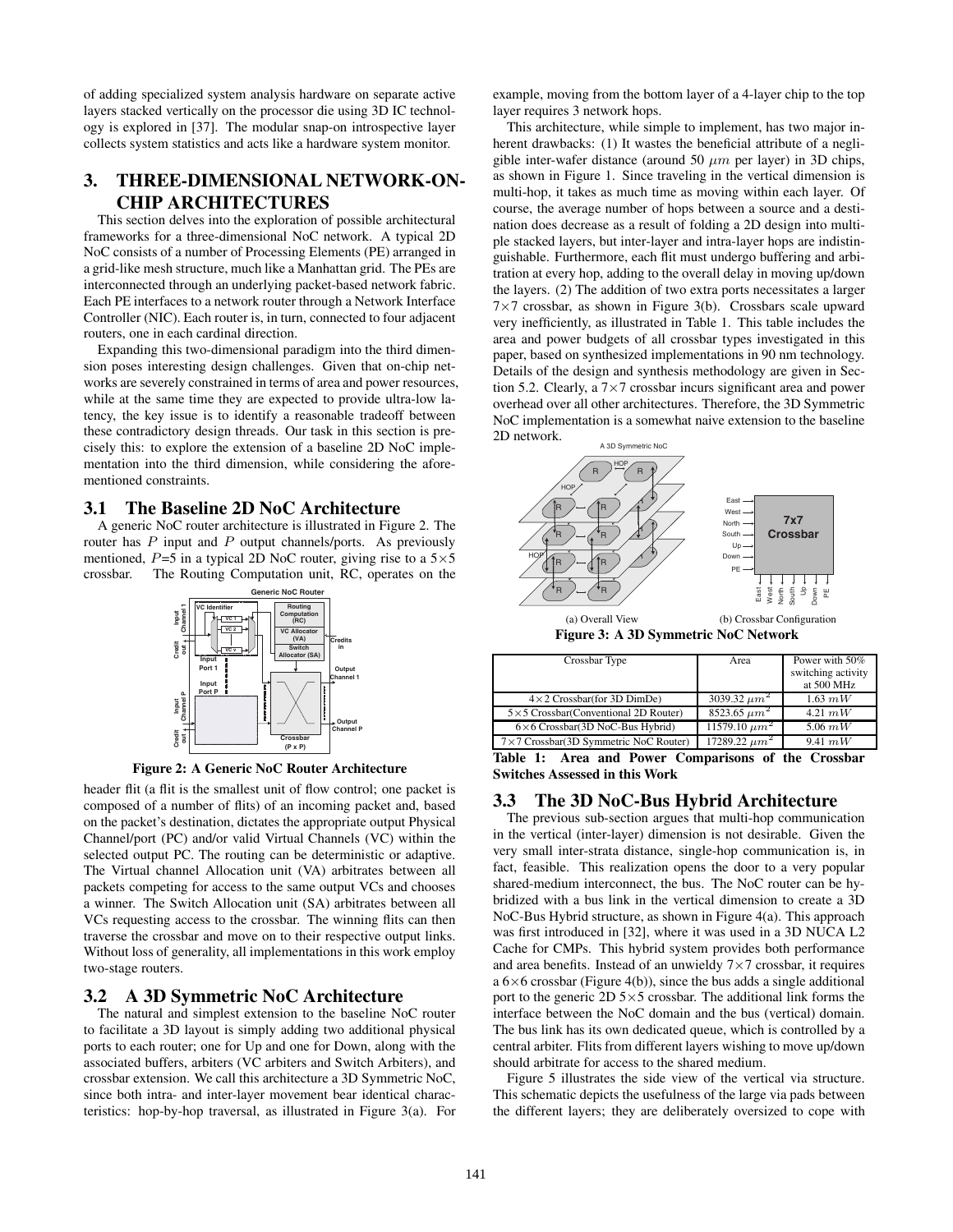misalignment issues during the fabrication process. Consequently, it is the large vias which ultimately limit vertical via density in 3D chips. A 3D NoC-Bus Hybrid NoC





**Figure 5: Side View of the Inter-Layer Via Structure in a 3D NoC-Bus Hybrid Structure**

Despite the marked benefits over the 3D Symmetric NoC router of Section 3.2, the bus approach also suffers from a major drawback: it does not allow concurrent communication in the third dimension. Since the bus is a shared medium, it can only be used by a single flit at any given time. This severely increases contention and blocking probability under high network load, as will be demonstrated in Section 5. Therefore, while single-hop vertical communication does improve performance in terms of overall latency, inter-layer bandwidth suffers.

## **3.4 A True 3D NoC Router**

Moving beyond the previous options, we can envision a true 3D crossbar implementation, which enables seamless integration of the vertical links in the overall router operation. Figure 6 illustrates such a 3D crossbar layout. It should be noted at this point that the traditional definition of a *crossbar* - in the context of a 2D physical layout - is a switch in which each input is connected to each output through a single connection point. However, extending this definition to a physical 3D structure would imply a switch of enormous complexity and size (given the increased numbers of input- and output-port pairs associated with the various layers). Therefore, in this paper, we chose a simpler structure which can accommodate the interconnection of an input to an output port through more than one connection points. While such a configuration can be viewed as a multi-stage switching network, we still call this structure a *crossbar* for the sake of simplicity.

The vertical links are now embedded in the crossbar and extend to all layers. This implies the use of a  $5\times 5$  crossbar, since no additional physical channels need to be dedicated for inter-layer communication. As shown in Table 1, a  $5 \times 5$  crossbar is significantly smaller and less power-hungry than the  $6\times 6$  crossbar of the 3D NoC-Bus Hybrid and the  $7\times7$  crossbar of the 3D Symmetric NoC. Interconnection between the various links in a 3D crossbar would have to be provided by dedicated connection boxes at each layer. These connecting points can facilitate linkage between vertical and horizontal channels, allowing flexible flit traversal within the 3D crossbar. The internal configuration of such a Connection Box  $(CB)$  is shown in Figure 7(a). The horizontal pass transistor is dotted, because it is not needed in our proposed 3D crossbar implementation, which is presented in Section 4. The vertical link segmentation also affects the via layout, as illustrated in Figure 7(b). While this layout is more complex than that shown in Figure 5, the area between the offset vertical vias can still be utilized by other circuitry, as shown by the dotted ellipse in Figure 7(b).

Hence, the 2D crossbars of all layers are physically fused into one single three-dimensional crossbar. Multiple internal paths are present, and a traveling flit goes through a number of switching points and links between the input and output ports. Moreover, flits re-entering another layer do not go through an intermediate buffer; instead, they directly connect to the output port of the destination layer. For example, a flit can move from the western input port of layer 2 to the northern output port of layer 4 in a single hop.



**Figure 6: NoC Routers with True 3D Crossbars**



(a) Internal Details of a Connection Box (CB) (b) Inter-layer Via Layout **Figure 7: Side View of the Inter-Layer Via Structure in a 3D Crossbar**

It will be shown in Section 4 that adding a 128-bit vertical link, along with its associated control signals, consumes only about 0.01  $mm<sup>2</sup>$  of silicon real estate.

However, despite this encouraging result, there is an opposite side to the coin which paints a rather bleak picture. Adding a large number of vertical links in a 3D crossbar to increase NoC connectivity results in increased path diversity. This translates into multiple possible paths between source and destination pairs. While this increased diversity may initially look like a positive attribute, it actually leads to a dramatic increase in the complexity of the central arbiter, which coordinates inter-layer communication in the 3D crossbar. The arbiter now



**Figure 8: A 3D 3**×**3**×**3 Crossbar in Conceptual Form**

needs to decide between a multitude of possible interconnections, and requires an excessive number of control signals to enable all these interconnections. Even if the arbiter functionality can be distributed to multiple smaller arbiters, then the coordination between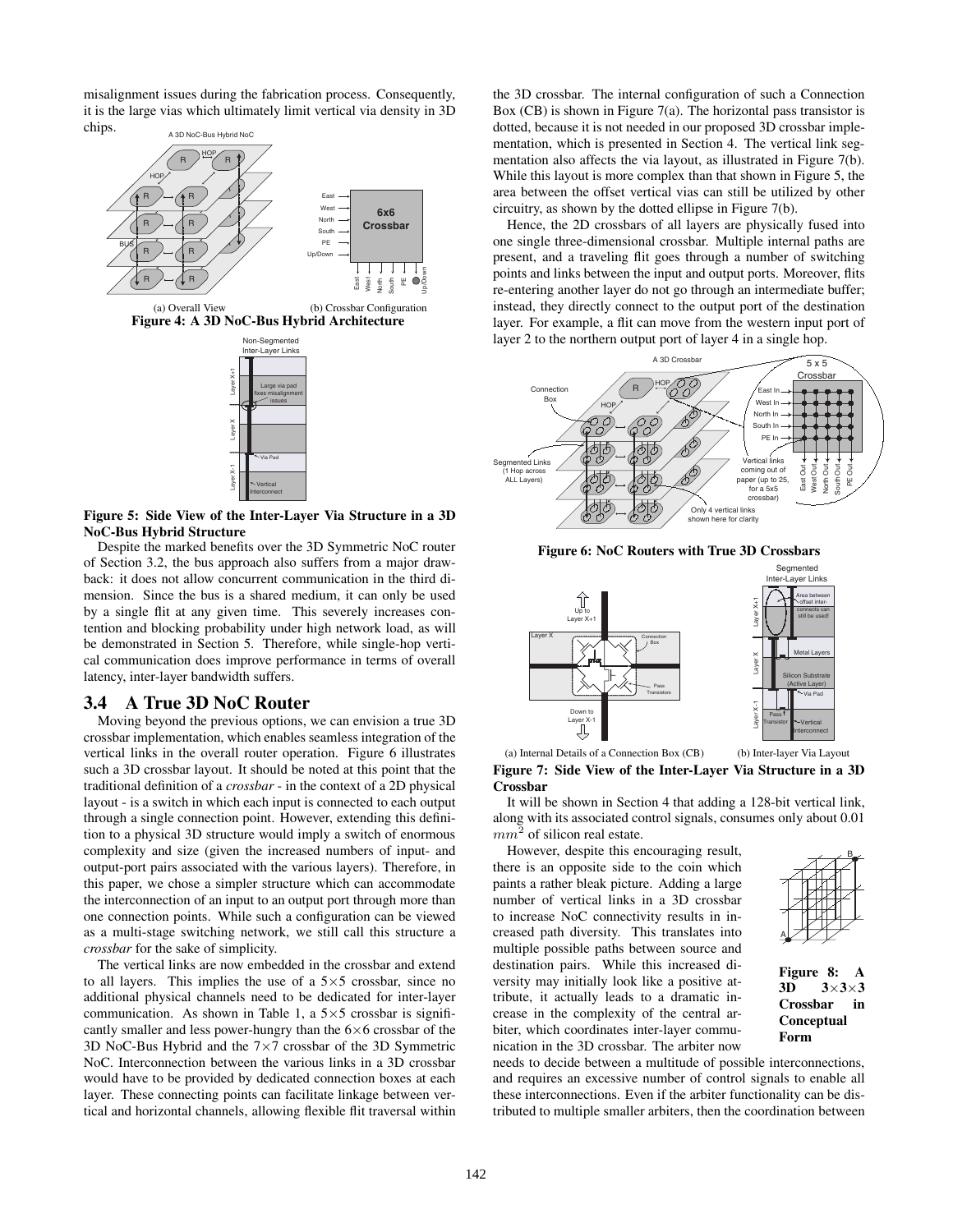

**Figure 9: Different NoC Router Switching Mechanisms**

these arbiters becomes complex and time-consuming. Alternatively, if dynamism is sacrificed in favor of static path assignments, the exploration space is still daunting in deciding how to efficiently assign those paths to each source-destination pair. Furthermore, a full 3D crossbar implies 25 (i.e. 5x5) Connection Boxes (see Figure 7(a)) per layer. A four-layer design would, therefore, require 100 CBs! Given that each CB consists of 6 transistors, the whole crossbar structure would need 600 control signals for the pass transistors alone! Such control and wiring complexity would most certainly dominate the whole operation of the NoC router. Pre-programming static control sequences for all possible input-output combinations would result in an oversize table/index; searching through such table would incur significant delays, as well as area and power overhead. The vast number of possible connections hinders the otherwise streamlined functionality of the switch. Note that the prevailing tendency in NoC router design is to minimize operational complexity in order to facilitate very short pipeline lengths and very high frequency. A full crossbar with its overwhelming control and coordination complexity poses a stark contrast to this frugal and highly efficient design methodology. Moreover, *our experimental results will show that the redundancy offered by the full connectivity is rarely utilized by real-world workloads, and is, in fact, design*

*overkill*. To understand the magnitude of the path diversity issue in a true 3D crossbar (as shown in Figure 8 for a  $3 \times 3 \times 3$  example), one can picture the 3D crossbar itself as a 3D Mesh network. For the 3D  $3 \times 3 \times 3$  crossbar of Figure 8, the number of minimal paths,  $k$ , between points A and B is given in [17] as

$$
k = \begin{pmatrix} \Delta_x + \Delta_y + \Delta_z \\ \Delta_x \end{pmatrix} \begin{pmatrix} \Delta_y + \Delta_z \\ \Delta_y \end{pmatrix} = \frac{(\Delta_x + \Delta_y + \Delta_z)!}{\Delta_x! \Delta_y! \Delta_z!} \quad (1)
$$

where  $\Delta_x$ ,  $\Delta_y$  and  $\Delta_z$  are the numbers of hops separating A and B in the X, Y, and Z dimensions, respectively. In our example,  $\Delta_x = \Delta_y = \Delta_z = 2$ . Thus, the number of minimal paths between A and B is 90. For a 3D  $4 \times 4 \times 4$  crossbar, this number explodes to 1680. If non-minimal paths are also considered, then path diversity is practically unbounded [17].

Hence, given the tight latency and area constraints in NoC routers, vertical (inter-layer) arbitration should be kept as simple as possible. This can be achieved by using a limited amount of inter-layer links. The question is then: *how many links are enough? Our experiments in Section 5 demonstrate that anything beyond two links per 3D crossbar yields diminishing returns in terms of performance*.

## **3.5 A Partially-Connected 3D NoC Router Architecture**

The scalability problem in vertical link arbitration highlighted in the previous sub-section dictates the use of a partially-connected 3D crossbar, i.e. a crossbar with a limited number of vertical links. The arbitration complexity can be further mitigated through the use of hierarchical arbiters. Two types of arbiters should be employed: intra-layer arbiters, which handle local requests from a single layer, and one global arbiter per vertical link to handle requests from all layers. This decoupling of arbitration policies can help parallelize tasks; while flits arbitrate locally in each layer, vertical arbitration decides on inter-layer traversal. These design directives were the fundamental drivers in our quest for a suitable 3D NoC implementation. As such, they form the cornerstones of our proposed architecture, which is described in detail in the following section.

## **4. THE PROPOSED 3D DIMENSIONALLY-DECOMPOSED (DIMDE) NOC ROUTER ARCHITECTURE**

The heart of a typical two-dimensional NoC router is a monolithic,  $5 \times 5$  crossbar, as depicted abstractly in Figure 9(a). The five inputs/outputs correspond to the four cardinal directions and the connection from the local PE. The realization that the crossbar is a major contributor to the latency and area budgets of a router has fueled extensive research in optimized switch designs. Through the use of a preliminary switching process, known as Guided Flit Queuing [30], incoming traffic may be decomposed into two independent streams: (a) East-West traffic (i.e. packet movement in the X dimension), and (b) North-South traffic (i.e. packet movement in the Y dimension). This segregation of traffic flow allows the use of two smaller  $2\times 2$  crossbars and the isolation of the two flows in two independent router sub-modules, as shown conceptually in Figure 9(b). The resulting two compact modules are more area- and power-efficient, and provide better performance than the conventional monolithic approach.

Following this logic of traffic decomposition in orthogonal dimensions, we propose in this work the addition of a third information flow in the Z dimension (i.e. inter-layer communication). An additional module is now required to handle all traffic in the third dimension; this component is aptly called the Vertical Module. On the input side, packets are decomposed into the three dimensions (X, Y, and Z), and forwarded to the appropriate module. However, as previously mentioned, simply adding a third independent module cannot lead to a true 3D crossbar, because inter-layer traffic must be able to merge with intra-layer traffic upon arrival at the destination chip layer. A totally decoupled Vertical Module would force all packets arriving at a particular layer and wishing to continue traversal within that layer to be re-buffered and re-arbitrate for access to the Row/Column modules.

Hence, the Vertical Module must somehow fuse the Row and Column modules to allow movement of packets from the Vertical Module to the Row and Column Modules. An abstract view of the proposed 3D DimDe implementation is illustrated in Figure 9(c). The diagram clearly shows the Vertical Module linking with the Row and Column Modules. Also notice that the communication link is one-way, i.e. from the Vertical Module to the Row/Column Modules. There is no need for the Row/Column Modules to communicate with the Vertical Module, since intra-layer traffic wishing to change layer is pre-directed to the Vertical Module at the input of the router.

The streamlined nature of a dimensionally decomposed router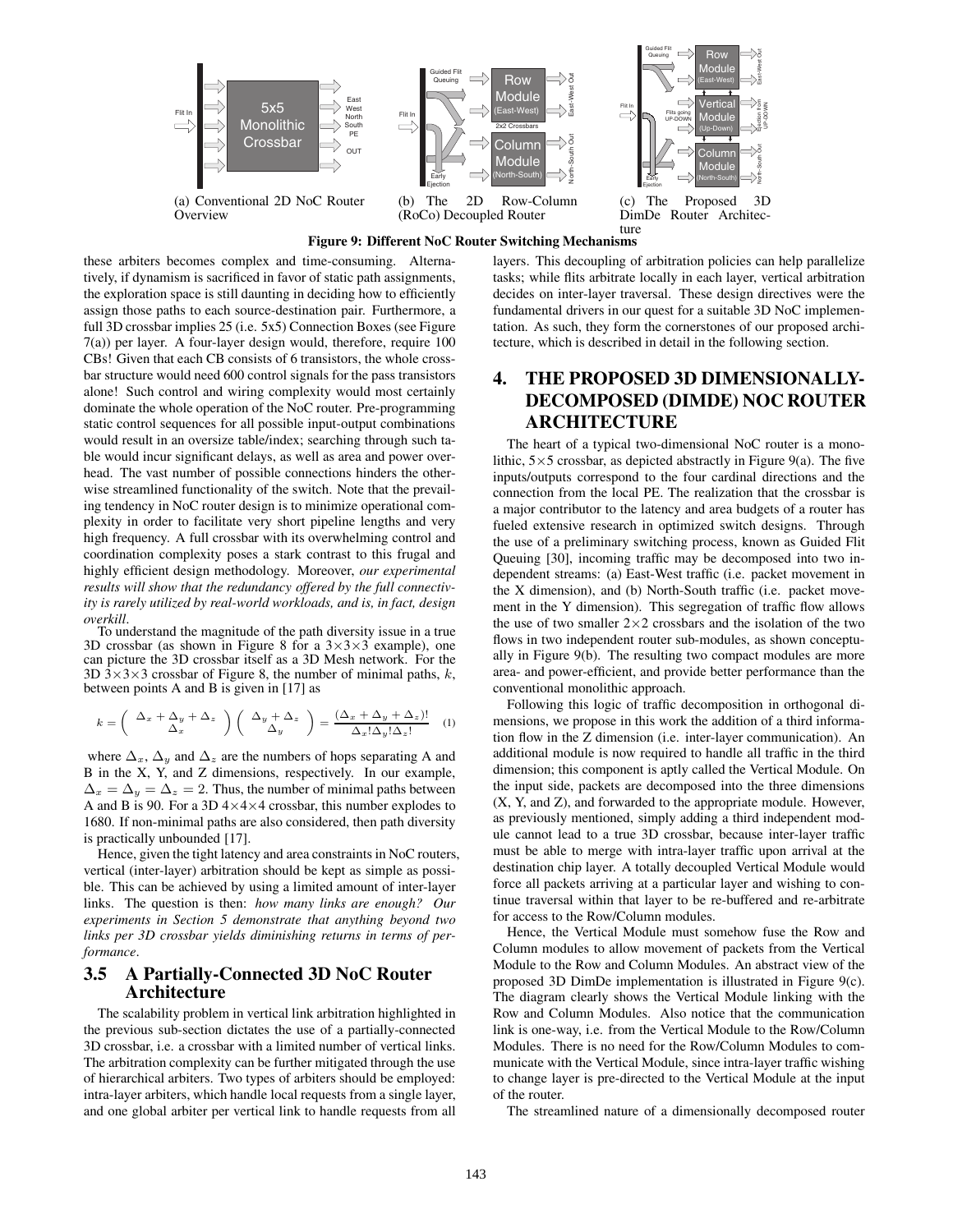lends itself perfectly for a 3D crossbar implementation. The simplicity and compactness of the smaller, distinct modules can be utilized to create a crossbar structure which extends into the third dimension without incurring prohibitive area and latency overhead. The high-level architectural overview of our proposed 3D DimDe router is shown in Figure 10. As illustrated in the figure, the gateway to different layers is facilitated by the inclusion of the third, Vertical Module. The 3D DimDe router uses vertical links which are segmented at the different device layers through the use of compact Connection Boxes (CB). Figure 7(a) shows a side view crosssection of such a CB. Each box consists of 5 pass transistors which can connect the vertical (inter-layer) links to the horizontal (intralayer) links. The dotted transistor is not needed in DimDe, because the design was architected in such a way as to avoid the case where intra-layer communication needs to pass through a CB. The CB structure allows simultaneous transmission in two directions, e.g. a flit coming from layer X+1 and connecting to the left link of Layer X, and a flit coming from layer X-1 connecting to the right link of layer  $X$  (see Figure 7(a)). The inclusion of pass transistors in the data path adds delay and degrades the signal strength due to the associated voltage drop. However, this design decision is fully justified by the fact that inter-layer distances are, in fact, negligible. To investigate the effectiveness and integrity of this connection scheme, we laid out the physical design of the CB and simulated it in HSpice using the Predictive Technology Model (PTM) [4] at 70 *nm* technology and 1 *V* power supply. The latency results for 2, 3 and 4-layer distances are shown in Table 2. Evidently, even with a four-layer design (i.e. traversing four cascaded pass transistors), the delay is only 36.12 *ps*; this is a mere 1.8% of the 2 *ns* clock period (500 MHz) of the NoC router. In fact, the addition of repeaters will increase latency, because with such small wire lengths (around 50  $\mu$ m per layer), the overall propagation delay is dominated by the gate delays and not the wiring delay. This effect is corroborated by the increased delay of 105.14 *ps* when using a single repeater, in Table 2.



**Figure 10: Overview of the 3D DimDe NoC Architecture**

| Inter-Layer<br>Link Length | Number of<br>Repeaters | Delay     |
|----------------------------|------------------------|-----------|
| 50 $\mu$ m (Layer 1 to 2)  |                        | 7.86 ps   |
| 100 $\mu$ m (Layer 1 to 3) |                        | 19.05 ps  |
| 150 $\mu$ m (Layer 1 to 4) |                        | 36.12 ps  |
| 150 $\mu$ m (Layer 1 to 4) | $1$ (layer 3)          | 105.14 ps |

**Table 2: The Inter-Layer Distance on Propagation Delay**

To indicate the fact that each vertical link in the proposed architecture is composed of a number of wires, we thereby refer to these links as bundles. The presence of a segmented wire bundle dictates the use of one central arbiter for each vertical bundle, which is assigned the task of controlling all traffic along the vertical link. If arbitration is carried out at a local level alone, then the benefit of concurrent communication along a single vertical bundle cannot be realized; each layer would simply be unaware of the connection requests of the other layers. Hence, a coordinating entity is required to monitor all requests for vertical transfer from all the layers and make an informed decision, which will favor simultaneous data transfer whenever possible. Concurrent communication increases the vertical bandwidth of the 3D chip. Given the resource-constrained nature of NoCs, however, the size and operational complexity of the central arbiter should be handled judiciously. The goal is not to create an overly elaborate mechanism which provides the best possible matches over several clock cycles. Our objective was to obtain reasonably intelligent matches within a single clock cycle.

To achieve this objective, we divided the arbitration for the vertical link into two stages, as shown at the top of Figure 11(a). The first stage is performed locally, within each layer. This stage arbitrates over all flits in a single layer which request a transfer to a different layer. Once a local winner is chosen, the local arbiter notifies the second stage of arbitration, which is performed globally. This global stage takes in all winning requests from each layer and decides on how the segmented link will be configured to accommodate the inter-layer transfer(s). The arbiter was designed in such a way as to realize the scenarios which are suitable for concurrent communication.

Figure 11(b) illustrates all possible requests to the global arbiter of a particular vertical bundle, assuming a 4-layer chip configuration using the deterministic XYZ routing. The designations L1, L2, and L3 indicate the different segments of the vertical bundle; L1 is the link between layers 1 and 2, L2 is the link between layers 2 and 3, and so on. As an example, let us assume that a flit in layer 1, which wants to go to layer 2, has won the local arbitration of layer 1; global request signal 1 (see Figure 11(b)) is asserted. Similarly, a flit in layer 2 wants to go to layer 3; global request signal 5 is asserted. Finally a flit in layer 3 wants to go to layer 4; global request signal 9 is asserted. The global arbiter is designed to recognize that the global request combination 1, 5, 9 (black boxes in Figure 11(b)) results in full concurrent communication between all participating layers. It will, therefore, grant all requests simultaneously. All combinations which favor simultaneous, non-overlapping communication are programmed into the global arbiter. If needed, these configurations can be given higher priority in the selection process. The arbiter can be placed on any layer, since the vertical distance to be traveled by the inter-layer control signals is negligible. The aforementioned two arbitration stages suffice only if deterministic XYZ routing is used. In this case, a flit traveling in the vertical (i.e. Z) dimension will be ejected to the local PE upon arrival at the destination layer's router. If, however, a different routing algorithm is used, which allows flits coming from different layers to continue their traversal in the destination layer, then an additional local arbitration stage is required to handle conflicts between flits arriving from different layers and flits residing in the destination layer. The third arbitration stage, illustrated at the bottom of Figure 11(a), will take care of such Inter-Intra Layer (IIL) conflicts. The use of non-XYZ algorithms also complicates the request signals sent across different layers. It is no longer enough to merely indicate the destination layer; the output port designation on the destination layer also needs to be sent. IIL conflicts highlight the complexity involved in coordinating flit traversal in a 3D network environment. An example of the use of a non-XYZ routing algorithm is presented in Figure 12, which tracks the path of a flit traveling from Layer X to the eastern output of Layer X+1. In this case, the flit changes layer and continues traversal in a different layer.

Each vertical bundle in DimDe consists of a number of data wires (128 bits in this work), and a number of control wires to/from a central arbiter which coordinates flit movement in the vertical di-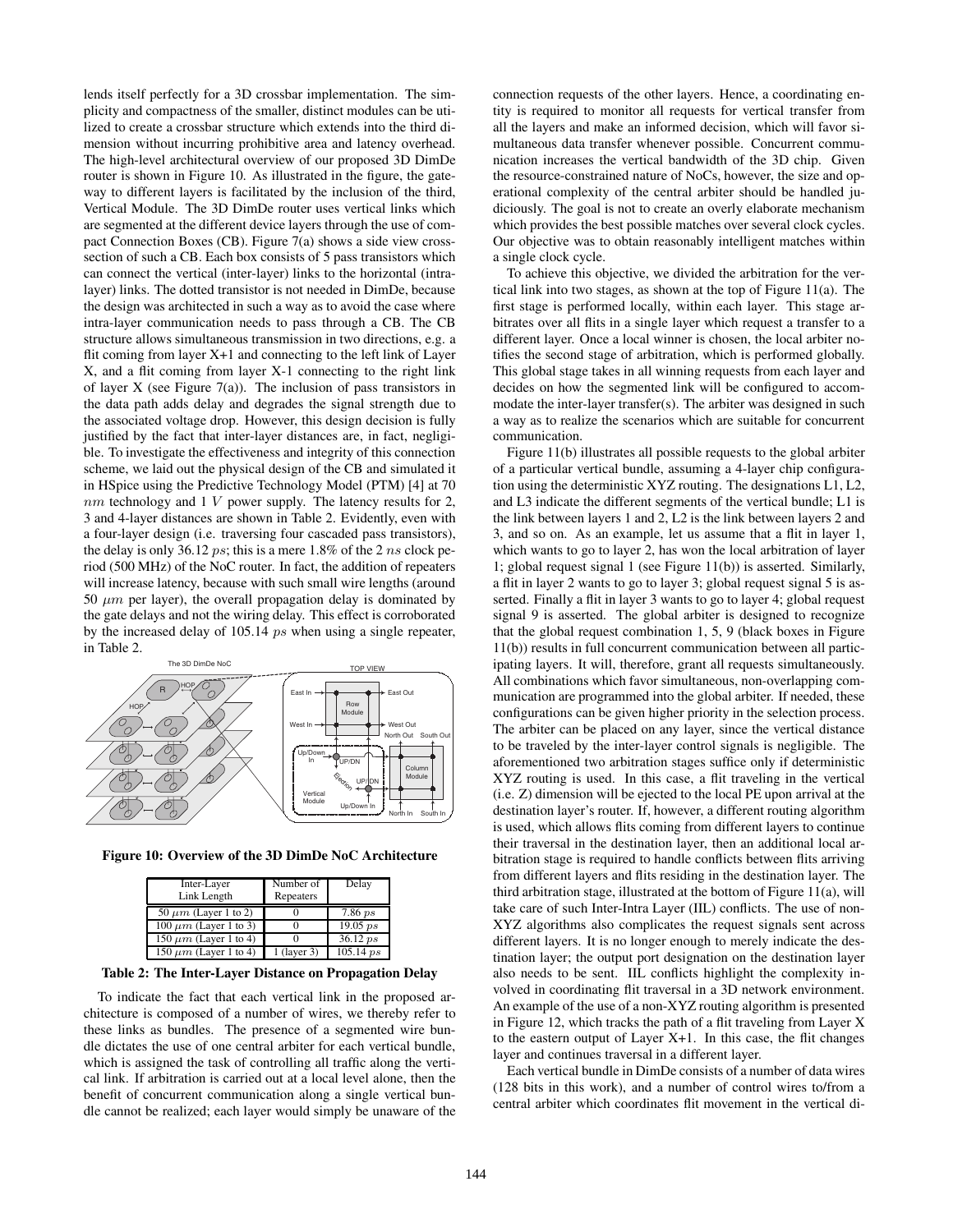



(b) 3D Global Arbitration Request Scenarios

#### **Figure 11: Vertical (Inter-Layer) Link Arbitration Details**

mension. These control signals include: (a) Request signals from all layers to the central arbiter indicating the requested destination layer (and possibly output port, depending on the routing algorithm used), and the corresponding acknowledgement signals from the arbiter. (b) Enable signals from the arbiter to the pass transistors of the Connection Boxes of each layer spanned by the wire bundle. The total number of wires, *w*, in a vertical bundle is given by

$$
w = \begin{cases} b + 2(n - 1)^2 + 5(n - 1), & if XYZ\ algorithm\\ b + 2(n - 1)^2 + 6(n - 1) + 5(n - 1), & otherwise \end{cases}
$$

$$
b = number of data bits/wires,
$$
  
\n
$$
2(n-1)^2 = number of request/acknowledgement\nsignals to/from the central arbiter\nassuming an n-layer chip,\n6(n-1) = number of additional signals sent\nto/from the arbiter for output port\ndesignation (3 - bit designation for\nthe four possible output ports and\nthe ejection port) when a non - XYZ\nrouting algorithm is employed,\n5(n-1) = number of enable signals for the pass\ntransistors of the CB of each layer.
$$

Assuming a 4-layer configuration (*n* = 4), XYZ routing, and 128 data bits (i.e.  $b = 128$ ), the number of wires in a vertical bundle, *w*, is 161. Based on the square-like layout of Figure 1, the area consumed by the bundle is around  $10,000 \ \mu m^2 = 0.01 \ mm^2$ . This amounts to a vertical via density of around 1.5 million individual wires per  $cm<sup>2</sup>$ . This result illustrates the fact that increasing the number of vertical vias is, in fact, feasible in terms of area consumption by the wires themselves. However, as explained in Section 3.4, adding extra vertical bundles in the 3D crossbar is prohibitive in terms of arbitration complexity; the area, power and latency increases incurred by a highly-complex arbitration scheme negate any advantages provided by the increased number of interlayer bundles. Furthermore, it will be demonstrated later on that increasing the number of inter-layer bundles yields rapidly diminishing returns in terms of performance gain under both synthetic and real workloads. A detailed view of the proposed 3D DimDe architecture is shown in Figure 13. DimDe employs Guided Flit Queuing [30] to guide incoming flits to an appropriate Path Set (PS). Guided Flit Queuing is a preliminary switching operation at the input of the router which utilizes the look-ahead routing information present in incoming header flits. This information denotes the requested output path; thus, incoming traffic can be decomposed into the X, Y, and Z dimensions. The Vertical Module adds two extra path sets to the 2D implementation. One path set is used by incoming flits from the East-West (intra-layer) dimension, and the other for flits from the North-South dimension. Just like Guided Flit Queuing, the Early Ejection Mechanism [30] uses

the look-ahead routing information to identify packets which need to be ejected to the local PE. This enables such flits to bypass the destination router and be directly ejected to the NIC. The Vertical Module consists of two bidirectional vertical bundles, one for each of the two path sets. Note that the number of vertical bundles can be varied from four to one. Each vertical link has one input connection and three output connections on each layer. The input connection comes from the associated path set's MUX (see dark box in the middle of Figure 13). The three output connections are as follows: (1) One connection to the Row Module Crossbar for flits which arrive from other layers and need to continue traversal in the East-West dimension of the current layer. (2) One connection to the Column Module crossbar for flits which need to continue in the North-South dimension of the current layer. (3) One connection for ejection to the Network Interface Controller (NIC) of the local PE. This configuration implies that the Row and Module crossbars need to grow in size from  $2 \times 2$  in the 2D case to  $4 \times 2$  in DimDe to accommodate the two additional connections from the two vertical links. Despite this increase in size, two  $4 \times 2$  crossbars are still substantially smaller than a single monolithic  $6\times 6$  or  $7\times 7$  crossbar, as illustrated in Table 1. Once again, it is precisely for this reason that we chose to use this architecture in our 3D NoC implementation.

The Vertical Module of the proposed DimDe router uses two Path Sets to group the available Virtual Channels. As shown in Figure 14, the DimDe router requires 5 VCs for correct functionality under a deterministic, deadlock-free algorithm: one VC for injection from each of the four incoming directions, and one for injection from the local PE. The sixth VC can be used as a drain channel for deadlock recovery under adaptive routing algorithms. Moreover, depending on the algorithm used, additional VCs can be added to the two Vertical Module path sets to ensure deadlock freedom. These drain VCs need to operate on deadlock-free algorithms to guarantee deadlock breakup [20]. In this work, we concentrated on deterministic XYZ and ZXY algorithms as a proof of concept of the proposed architecture. Since these algorithms are inherently deadlock-free, the sixth VC buffer was used as an additional injection VC from the local PE.

As previously explained in Section 2.2, thermal issues are of utmost importance in 3D chips. Stacking several active layers with minimal distance in-between favors the creation of hotspots. From a 3D NoC perspective, it was important to investigate the effect of high temperature on the propagation delay of the signals on the vertical (inter-layer) interconnects. To that extend, the propagation delay between the layers was modeled as an RC ladder (Figure 15(b)) to accurately capture the distributed resistance, capacitance, and temperature variations along the inter-strata vias. The resistance of metals is affected by temperature, and it was modeled using equations from [12]. Assuming a *TLayer*<sup>1</sup> temperature of 85 ◦C and a fixed linear temperature gradient between each layer, the propagation delay of these vias was simulated in HSpice with the required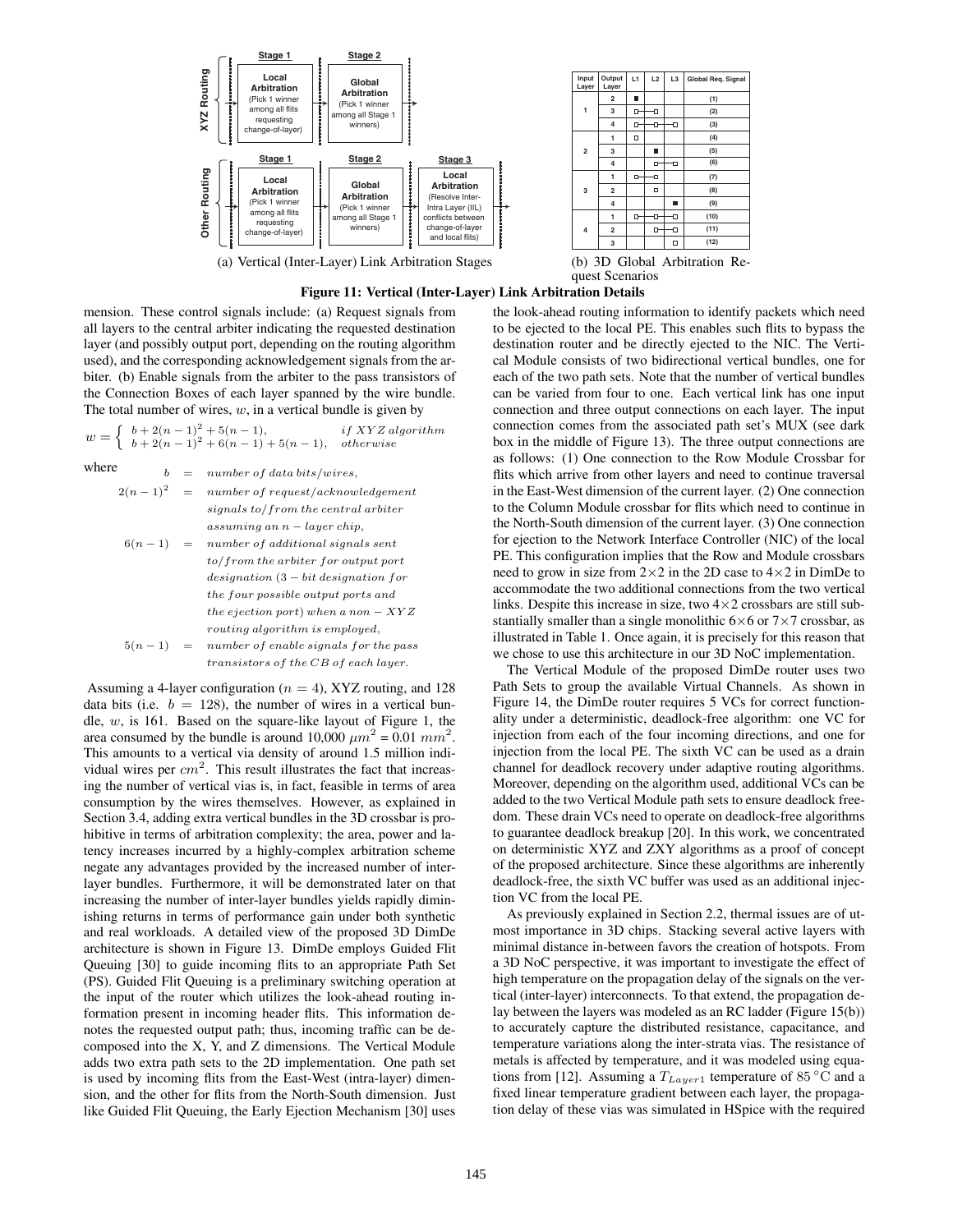

**Figure 12: An Example of a Non-XYZ Routing Algorithm**

temperature annotations. Even in the worst case of a  $10^{\circ}$ C temperature increase per layer for 8 layers, the total propagation delay from the lowest to the highest layer was only 0.11 *ps* and, therefore, considered inconsequential for our work. The results of the thermal analyses are summarized in Figure 15(a).



**Figure 14: Virtual Channel Assignments in the Vertical Module of DimDe**



(a) Inter-Layer Propagation Delay vs. Temperature (b) Modeling of Temperature

## Effect on Propagation Delay

#### **Figure 15: Thermal Effects on Inter-Layer Propagation Delay**

#### **5. PERFORMANCE EVALUATION**

In this section, we present simulation-based performance evaluation of our architecture, a generic 2D router architecture, a 3D Symmetric NoC design, the 3D NoC-Bus Hybrid architecture, and the Full 3D Crossbar implementation, in terms of network latency, throughput and power consumption under various traffic patterns. Our experimental methodology is followed by the experimental results.

#### **5.1 Simulation Platform**

A double-faceted evaluation environment was implemented in order to conduct a detailed evaluation of the router architectures analyzed in this paper: (a) A cycle-accurate stand-alone 3D NoC simulator was developed, which accurately models the routers, the interconnection links and vertical pillars, as well as all the architectural features of the various NoC architectures under investigation. The simulator was built by augmenting an existing 2D NoC simulator and models each individual component within the router ar-



**Figure 13: Architectural Detail of the Proposed 3D DimDe NoC Router**

chitecture, allowing for detailed analysis of component utilizations and flit flow through the network. The activity factor of each component is used for analyzing power consumption within the network. In addition to the network-specific parameters, our simulator accepts hardware parameters such as power consumption (dynamic and leakage) for each component and overall clock frequency. This leg of the simulation process examines the behavior of all the architectures under synthetic workloads.

(b) To provide a more diversified simulation environment, we also implemented a detailed trace-driven cycle-accurate hybrid NoC/ cache simulator for CMP architectures. The memory hierarchy implemented is governed by a two-level directory cache coherence protocol. Each core has a private write-back L1 cache (split L1 I and D cache, 64 KB, 2-way, 3-cycle access). The L2 cache is shared among all cores and split into banks (32 banks, 512 KB each for a total of 16 MB, 6-cycle bank access). An underlying NoC model connects the L2 banks. The L1/L2 block size is 64 B. Our coherence model includes a MESI-based protocol with distributed directories, with each L2 bank maintaining its own local directory. The simulated memory hierarchy mimics SNUCA [9]. The sets are statically placed in the banks depending on the low order bits of the address tags. The network timing model simulates all kinds of messages: invalidates, requests, replies, write-backs, and acknowledgements. The interconnect model is the same as (a) above. The off-chip memory is a 4 GB DRAM with a 260-cycle access time.

Detailed instruction traces of four commercial server workloads were used: (1) TPC-C [8], a database benchmark for online transaction processing (OLTP), (2) SAP [5], a sales and distribution benchmark, and (3) SJBB [7] and (4) SJAS [6], two Java-based server benchmarks. The traces – collected from multiprocessor server configurations at Intel Corporation − were then run through our NoC/cache hybrid simulator to measure network statistics. Additionally, a second set of memory traces was generated by executing programs from SPLASH [43], a suite of parallel scientific benchmarks, on the Simics full system simulator [34]. Specifically, barnes, ocean, water-nsquared (wns), water-spatial (wsp), lu, and radiosity (rad) were used. The baseline configuration is the Solaris 9 Operating system running on eight UltraSPARC III cores. Benchmarks execute 16 parallel threads. Again, the number of banks for the L2 shared cache is 32. Thus, 32 nodes are present in the NoC network, 8 of which are also CPU nodes.

#### **5.2 Energy Model**

The proposed components of the 3D router architectures, and a generic two-stage 5-port router architecture were implemented in structural Register-Transfer Level (RTL) Verilog and then synthe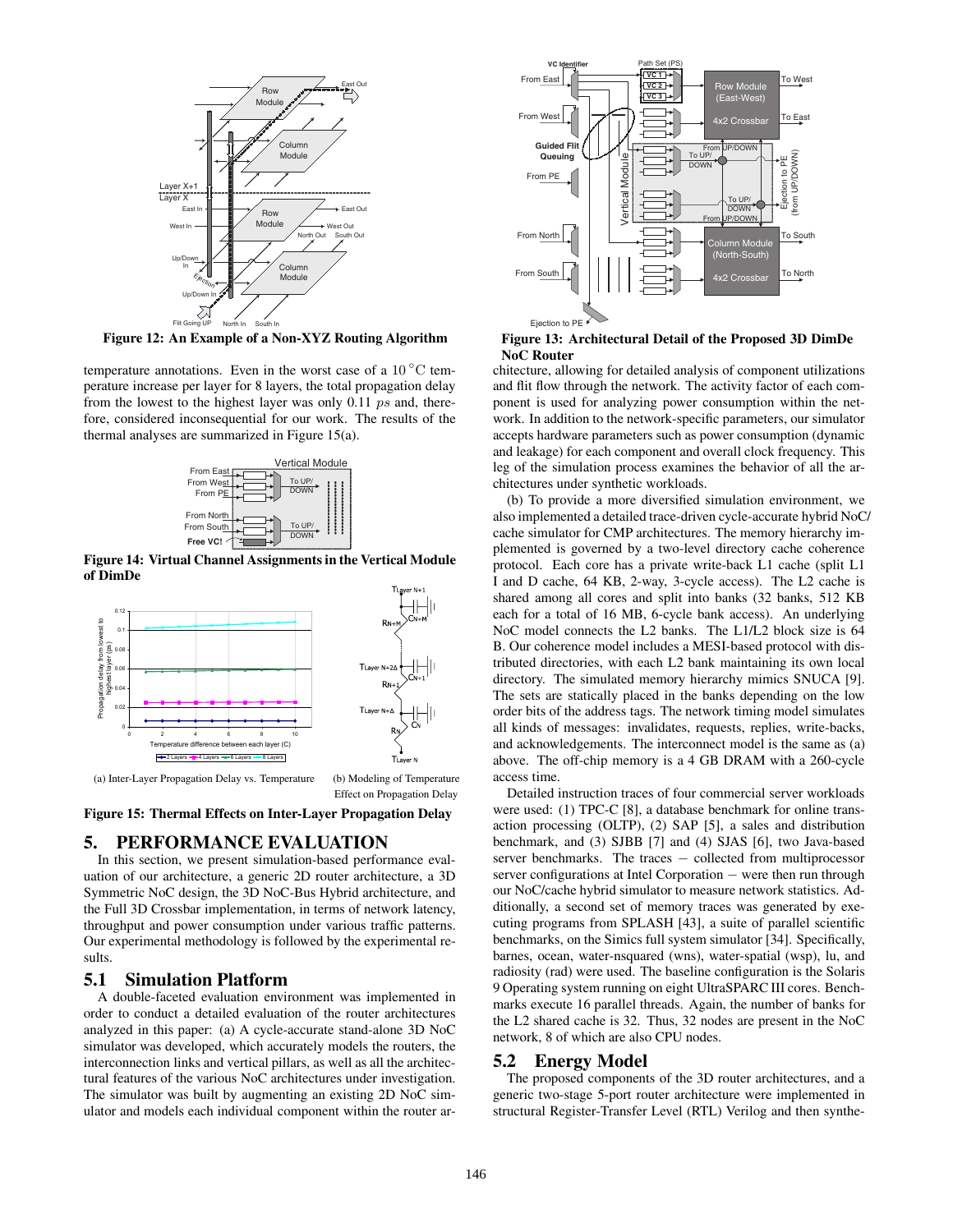sized in Synopsys Design Compiler using a TSMC 90 *nm* standard cell library. The library utilized appropriate wire-load approximation models to reasonably capture wire loading effects. The vertical interconnects were modeled as 2D wires with equivalent resistance and capacitance. The resulting designs operate at a supply voltage of 1 *V* and a clock speed of 500 MHz. Both dynamic and leakage power estimates were extracted from the synthesized router implementation. These power numbers were then imported into our cycle-accurate simulation environment and used to trace the power profile of the entire on-chip network.

## **5.3 Performance Results**

The proposed 3D DimDe design was compared against four other router architectures (2D NoC, 3D Symmetric NoC, 3D NoC-Bus Hybrid, and a Full 3D Crossbar configuration) using our cycleaccurate simulation environment. Our definition of a "full" 3D crossbar implies that all connection points inside the 2D  $5\times5$  crossbar (i.e. 25 links) extend into the third (i.e. vertical) dimension. It should *not* be confused with a *non-blocking* crossbar where each input can be connected to each output regardless of how the other inputs and outputs are interconnected. Such a configuration would be tremendously complex in a physical 3D setting because the number of possible input-output pairs explodes as the number of layers increases.

In both simulation phases, two deterministic routing algorithms (XYZ routing and ZXY routing) were used to measure the average network latency, throughput, and power consumption in all experiments. For the synthetic workload simulation phase (described in part (a) of Section 5.1), all architectures under investigation were evaluated using a regular mesh network with 64 nodes. In the 3D designs, 4 layers were used, each with 16 nodes (4x4). Wormhole routing [15] based on virtual-channel flow control [14] was employed in all cases. To ensure fairness, all architectures under test had 3 VCs per input port, and a total buffer space of 80 flits per node. Each simulation consists of two phases: a warm-up phase of 20,000 packet injections, followed by the main phase which injects a further one million packets. Each packet consists of four 128-bit flits. The simulation terminates when all packets are received at the destination nodes. Uniform, matrix-transpose (dimension reversal) [41] and self-similar traffic patterns were used.

For the real workload simulation phase (described in part (b) of Section 5.1), the 32 L2 cache banks (nodes) were "folded" into 4 layers, with each layer holding 8 banks (4x2). The 8 CPUs were also split into 2 CPUs/layer. The commercial workloads were simulated for 10,000 transactions per thread, whereas the scientific workloads were simulated for 100 million instructions per core upon commencement of the parallel phase of the code. Data messages were 5-flit packets (64 B cache-line plus network overhead), while control messages were single-flit packets.

The 3D DimDe architecture design exploration provided different options for the number of pillars in the Vertical Module. Since we are using  $2\times 2$  crossbars as the basic building blocks, four pillars would provide a complete crossbar connection, while a single pillar would provide a segmented bus connection. As previously mentioned, the caveat is that more vertical pillars offer more path diversity and complicate the arbiter design. Hence, the number of pillars should be decided based on the performance, energy and area tradeoffs. Figure 16 illustrates the effect of the number of vertical pillars (per node) on average network latency. Interestingly, going from two to four vertical bundles yields rapidly diminishing returns in terms of performance gains. This experiment suggests that the two-pillar DimDe design provides the best compromise in terms of performance, area and energy behavior; employing only



**Figure 16: Impact of the Number of Vertical Bundles on Performance**

two - instead of more - vertical links would lower design complexity and power consumption without adversely affecting network latency. Therefore, in the rest of the evaluations, we use the two-pillar DimDe architecture (as shown in Figure 13). Moreover, to validate our assertion that anything more than two vertical bundles would yield diminishing returns, we will compare our design to a full 3D crossbar configuration (Section 3.4) with 25 vertical bundles. In all experiments, *the Full 3D crossbar was assumed to complete its configuration in a single clock cycle. Therefore, all results for this Full 3D Crossbar design will be very optimistic. However, despite discounting the complexity of the control and arbitration logic of the Full 3D crossbar, the proposed DimDe router will still be able to achieve comparable performance*.

The latency and throughput results of all five architectures for various synthetic traffic patterns (i.e. phase 1 of our simulation experiments) are illustrated in Figures 17 through 18. It can be observed that the proposed DimDe design consistently remains within 5% (on average) of the ideal Full 3D Crossbar's performance, while providing much lower latency and saturating at much higher workloads than the remaining architectures. Compared to the DimDe design, the 3D Symmetric topology suffers from the additional router delay at each inter-layer hop. At low loads (e.g., up to 20% for all traffic patterns with XYZ routing), the NoC-Bus Hybrid provides lower latency compared to the 3D Symmetric NoC as it benefits from the single hop vertical communication. As the load increases, the NoC-Bus Hybrid Architecture exhibits the worst latency and throughput for all traffic patterns (even worse than the 2D topology) as the bus saturates first with higher workload. Consequently, the 3D NoC-Bus Hybrid may be suitable only for 3D architectures where the traffic is mostly confined to the 2D strata and the load on the vertical links is sparse. Clearly, *the proposed 3D DimDe router outperforms the other three designs in all traffic patterns, and it achieves performance very close to that of a full crossbar, using only two (instead of 25) vertical bundles. This soundly resonates our assertions that a full 3D crossbar is design overkill in terms of performance enhancement*. The results with ZXY routing follow the same trends as with XYZ routing; thus, they are omitted for brevity.

In terms of the throughput behavior (Figure 18), the DimDe architecture provides 18% average improvement over the other designs, while remaining within around 3% of the Full 3D Crossbar's throughput.

Figures 19 and 20 show the results of phase 2 of our simulation experiments, i.e. real commercial and scientific workloads in an 8-CPU CMP environment. Figure 19 depicts the average network latency for the four 3D architectures under test. We do not show the 2D results, since the significantly larger hop count in the 2D case naturally leads to substantially worse results compared to all 3D architectures. Clearly, the proposed 3D DimDe design outperforms all designs except the Full 3D Crossbar. DimDe provides an average improvement of 27% over the 3D Symmetric and 3D NoC-Bus Hybrid designs, and remains within 4% of the Full 3D Crossbar's performance. However, a more complete picture is painted in Fig-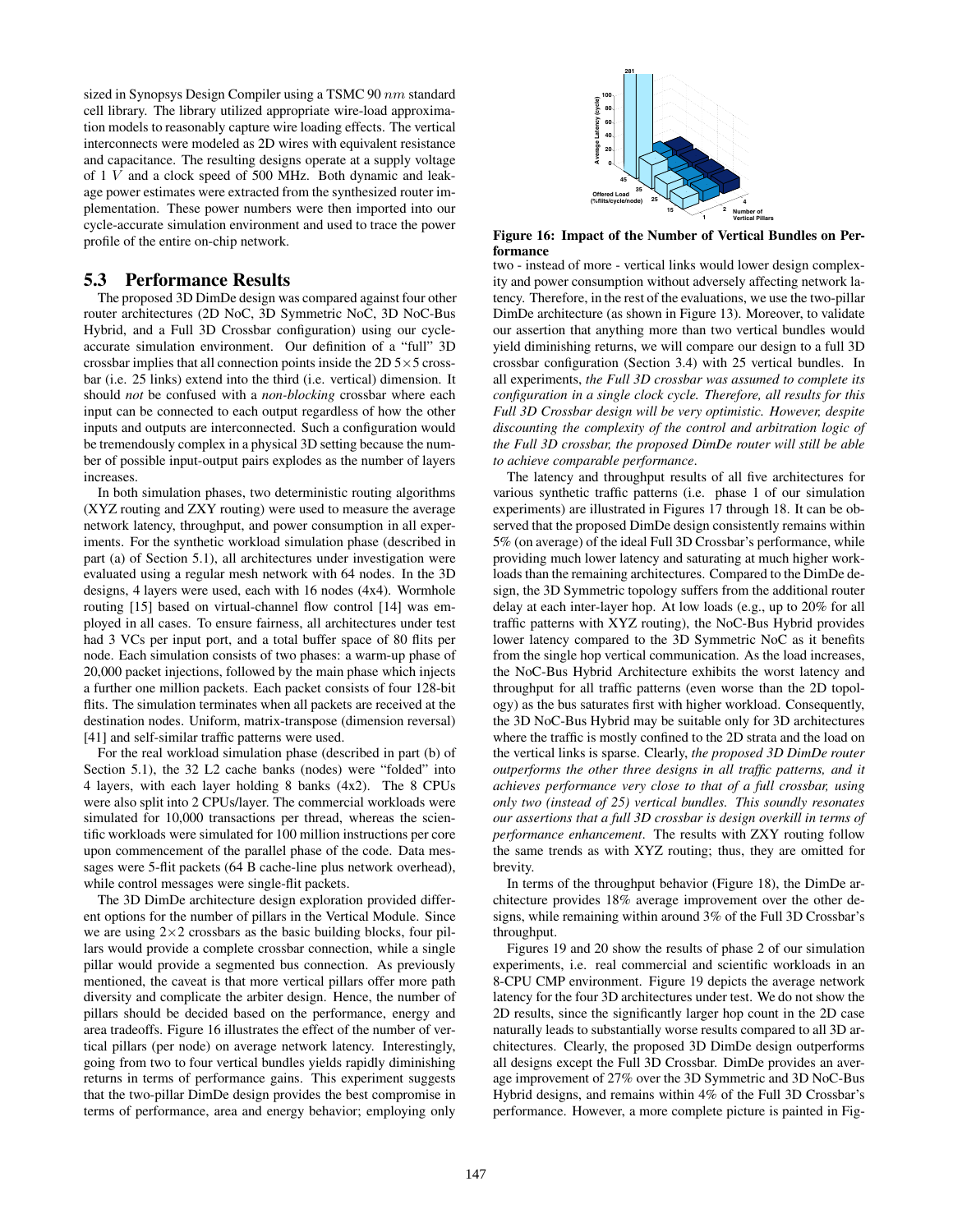

ure 20, which compares the Energy-Delay Product (EDP) of all the architectures. This metric is, in fact, more meaningful since it accounts for both performance and power consumption. Here, the efficiency of the proposed 3D DimDe design shines through. DimDe significantly outperforms all other designs, including the ideal Full 3D Crossbar, by 26% on average. These results underscore the efficiency of the DimDe architecture. *Through the decomposition of incoming traffic into smaller components, the use of a simple, partially-connected 3D crossbar, and reduced arbitration complexity, DimDe can outperform even the optimistic results of a full (i.e. 25 vertical bundles) crossbar structure. This result is of profound significance, because it shows that increasing inter-layer links arbitrarily increases design complexity and overhead without tangible performance benefits*.

## **6. CONCLUSIONS**

3D technology is envisioned to provide a performance-rich, areaand energy-efficient, and temperature-aware design space for multicore/SoC architectures. In this context, the on-chip interconnect in a 3D setting will play a crucial role in optimizing the performance, area, energy and thermal behaviors. In this paper, we have explored several design options for 3D NoCs, specifically focusing on the inter-strata communication. Three possible designs that include a simple bus for the vertical connection, a symmetric 3D hop-byhop topology, and a true 3D crossbar architecture are investigated. The proposed 3D architecture, called the 3D DimDe router, supports two vertical interconnects to achieve a balance between the path diversity and high bandwidth offered by a full 3D crossbar and the simplicity of a bus. DimDe supports a true 3D crossbar structure spanning all layers of the chip and fusing them into a single router entity. We have investigated the detailed microarchitectural implications of the design, which include the feasibility of the inter-strata vertical wire layout, arbitration mechanism, and virtual channel support for providing deadlock-free routing. The design has been implemented in structural Verilog and synthesized using a TSMC 90 *nm* standard cell library to analyze the area, energy, and thermal behaviors. It has been shown that it is possible to implement a hierarchical two-stage vertical arbitration mechanism.

To ensure a comprehensive evaluation environment, we utilized

a double-faceted simulation process to expose all designs to several traffic patterns, including request/reply memory traffic. Phase 1 of the simulation used a stand-alone, cycle-accurate NoC simulator running synthetic workloads, while Phase 2 used a hybrid NoC/cache simulator running a variety of commercial and scientific workloads within the context of a multi-bank NUCA L2 cache in an 8-CPU CMP environment. In both cases, the proposed DimDe design was demonstrated to offer average latency and throughput improvements of more than 20% over the other 3D architectures, while remaining within 5% of the full 3D crossbar performance. More importantly, the DimDe architecture outperforms all other designs, including the full 3D crossbar, by an average of 26% in terms of the Energy-Delay Product (EDP). *One of the most important contributions of this work is the clear indication that arbitrarily adding vertical links in a 3D NoC router yields diminishing returns in terms of performance, while increasing control and arbitration complexity*.

This paper, to our knowledge, is the first attempt to explore the design of a 3D-crossbar-style NoC for upcoming 3D technology. 3D integration presents the interconnect designer with several new challenges. In the future, we plan to investigate the design of a pipelined arbitration scheme to support adaptive routing within the context of fault tolerance and load balancing.

**Acknowledgment:** The authors gratefully acknowledge Dr. Ravishankar Iyer and Donald Newell of Intel Corp. for their invaluable help with the workload traces and associated experiments.

## **7.** REFERENCES

- International Technology Roadmap for Semiconductors (ITRS), 2005 edition, http://www.itrs.net/.
- [2] Arteris, http://www.arteris.com/.
- [3] STMicroelectronics Spidergon, http://www.st.com/stonline/.
- [4] 70nm PTM technology model, http://www.eas.asu.edu/ ptm/.
- [5] SAP Sales and Distribution Benchmark. http://www.sap.com/solutions/benchmark/index.epx.
- [6] SPECjAppServer Java Application Server Benchmark. http://www.spec.org/jAppServer.
- [7] SPECjbb2005 Java Business Benchmark. http://www.spec.org/jbb2005.
- [8] TPC-C Design Document. http://www.tpc.org/tpcc/.